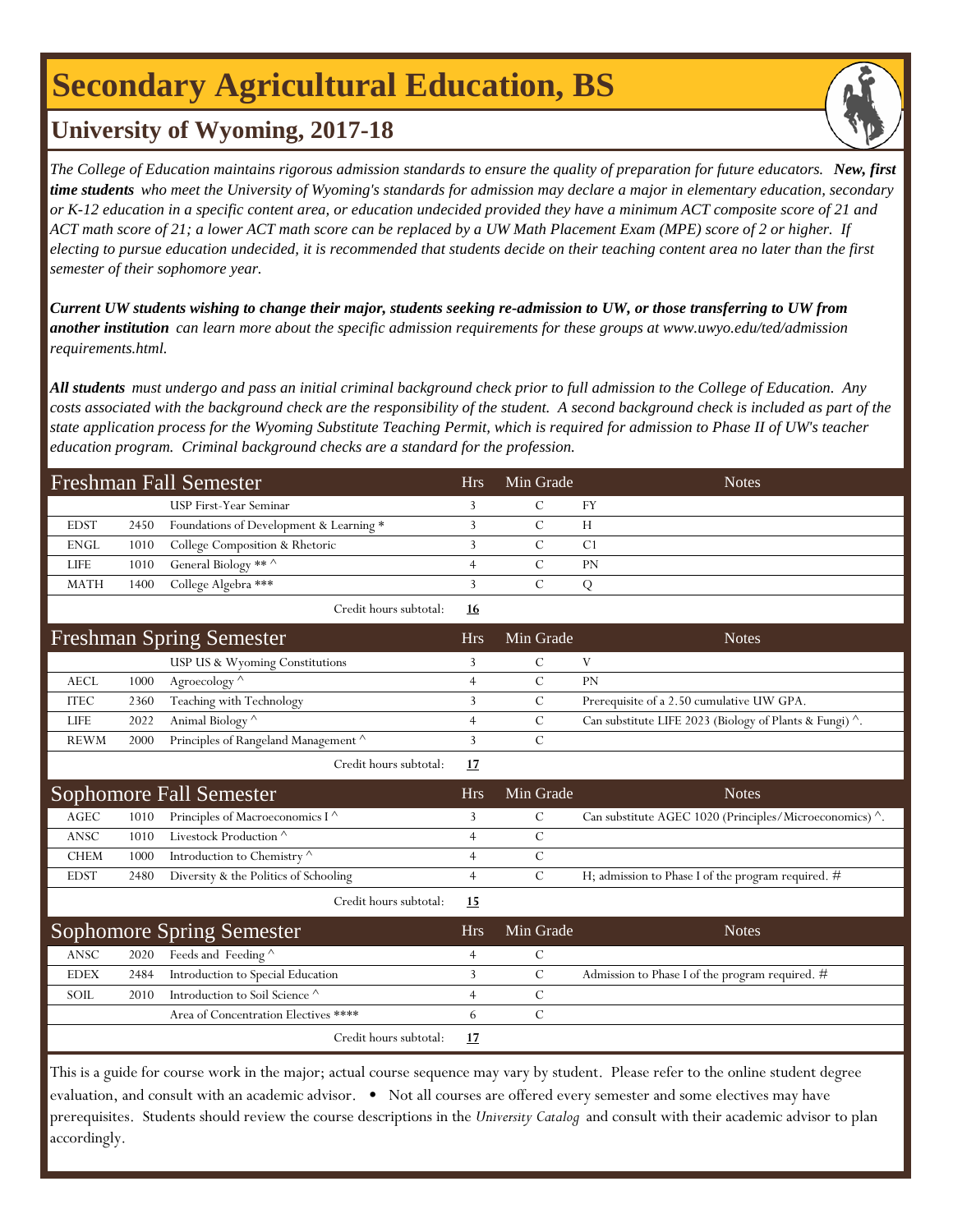# **Secondary Agricultural Education, BS**

### **University of Wyoming, 2017-18**

|                               |      | <b>Junior Fall Semester</b>                  | <b>Hrs</b>     | Min Grade     | <b>Notes</b>                                                 |
|-------------------------------|------|----------------------------------------------|----------------|---------------|--------------------------------------------------------------|
| <b>EDAG</b>                   | 4170 | Principles of Ag Mechanics & Technology ^    | 3              | C             |                                                              |
| <b>EDST</b>                   | 3550 | <b>Educational Assessment</b>                | $\overline{2}$ | $\mathcal{C}$ | Prerequisite of a 2.75 cumulative UW gpa.                    |
| <b>PLNT</b>                   | 2025 | Horticultural Science <sup>^</sup>           | 3              | $\mathcal{C}$ |                                                              |
|                               |      | Area of Concentration Electives ****         | 6              | $\mathcal{C}$ |                                                              |
|                               |      | Elective                                     | 3              |               |                                                              |
|                               |      | Credit hours subtotal:                       | 17             |               |                                                              |
| <b>Junior Spring Semester</b> |      |                                              | <b>Hrs</b>     | Min Grade     | <b>Notes</b>                                                 |
| <b>EDST</b>                   | 3000 | Teacher as Practitioner                      | 6              | $\mathcal{C}$ | C2; admission to Phase II of the program required. #         |
| <b>LIFE</b>                   | 3400 | General Ecology ^                            | 3              | $\mathcal{C}$ |                                                              |
|                               |      | Area of Concentration Electives ****         | 6              | $\mathcal{C}$ |                                                              |
|                               |      | Credit hours subtotal:                       | 15             |               |                                                              |
|                               |      | <b>Senior Fall Semester</b>                  | <b>Hrs</b>     | Min Grade     | <b>Notes</b>                                                 |
| <b>EDAG</b>                   | 4180 | Techniques of Ag Mechanics & Technology ^    | 3              | $\mathcal{C}$ |                                                              |
| <b>EDSE</b>                   | 3278 | Methods I: Secondary Agricultural Education  | 3              | $\mathcal{C}$ | Admission to Phase IIIa of the program required. #           |
| <b>EDSE</b>                   | 4278 | Methods II: Secondary Agricultural Education | $\overline{4}$ | $\mathcal{C}$ | C3; admission to Phase IIIa of the program required. #       |
|                               |      | Elective                                     | $\overline{4}$ |               |                                                              |
|                               |      | Credit hours subtotal:                       | 14             |               |                                                              |
|                               |      | <b>Senior Spring Semester</b>                | <b>Hrs</b>     | Min Grade     | <b>Notes</b>                                                 |
|                               |      |                                              |                |               | Admission to Phase IIIb of the program required; offered S/U |
| <b>EDSE</b>                   | 4500 | Residency in Teaching                        | 15             | S             | only. $#$                                                    |
|                               |      | Credit hours subtotal:                       | 15             |               |                                                              |
|                               |      | <b>TOTAL CREDIT HOURS:</b>                   | 126            |               |                                                              |

#### **University of Wyoming requirements:**

Students must have a minimum cumulative GPA of 2.0 to graduate. • Students must complete 42 hours of upper division (3000-level or above) coursework, 30 of which must be from the University of Wyoming. • Courses must be taken for a letter grade unless offered only for S/U. • University Studies Program (USP) Human Culture (H) and Physical & Natural World (PN) courses must be taken outside of the major subject, but can be cross-listed with the major.

#### **College of Education requirements:**

This plan assumes student college readiness. Students should be able to start taking 1000-level courses the first semester of college. All professional education courses must be completed with a grade of C or higher. Grades of C- or lower will not satisfy this requirement.

**[# The Wyoming Teacher Education Program](http://www.uwyo.edu/ted/majors-and-program-sheets)** operates in a series of phases: Phase I, Phase II, Phase IIIa, and Phase IIIb. [Co](http://www.uwyo.edu/ted/majors-and-program-sheets)ntinuation in the program in any content area is dependent upon the successful completion of prerequisites for each phase. Specific [inf](http://www.uwyo.edu/ted/majors-and-program-sheets)ormation about these requirements can be found on the program sheets for each content area that are located at *[ww](http://www.uwyo.edu/ted/majors-and-program-sheets)w.uwyo.edu/ted/majors-and-program-sheets.*

#### **Secondary Agricultural Education Program Notes:**

• A minimum cumulative gpa of 2.75 is required, as well as a minimum 2.5 gpa in major content. All major content courses must be completed with a grade of C or higher. Grades of C- or lower will not satisfy this requirement. • Students in this major are required to have an advisor assigned in the College of Education and an advisor assigned in the College of Agriculture and Natural Resources.

Secondary Agricultural Education Program Notes con't on page 3.